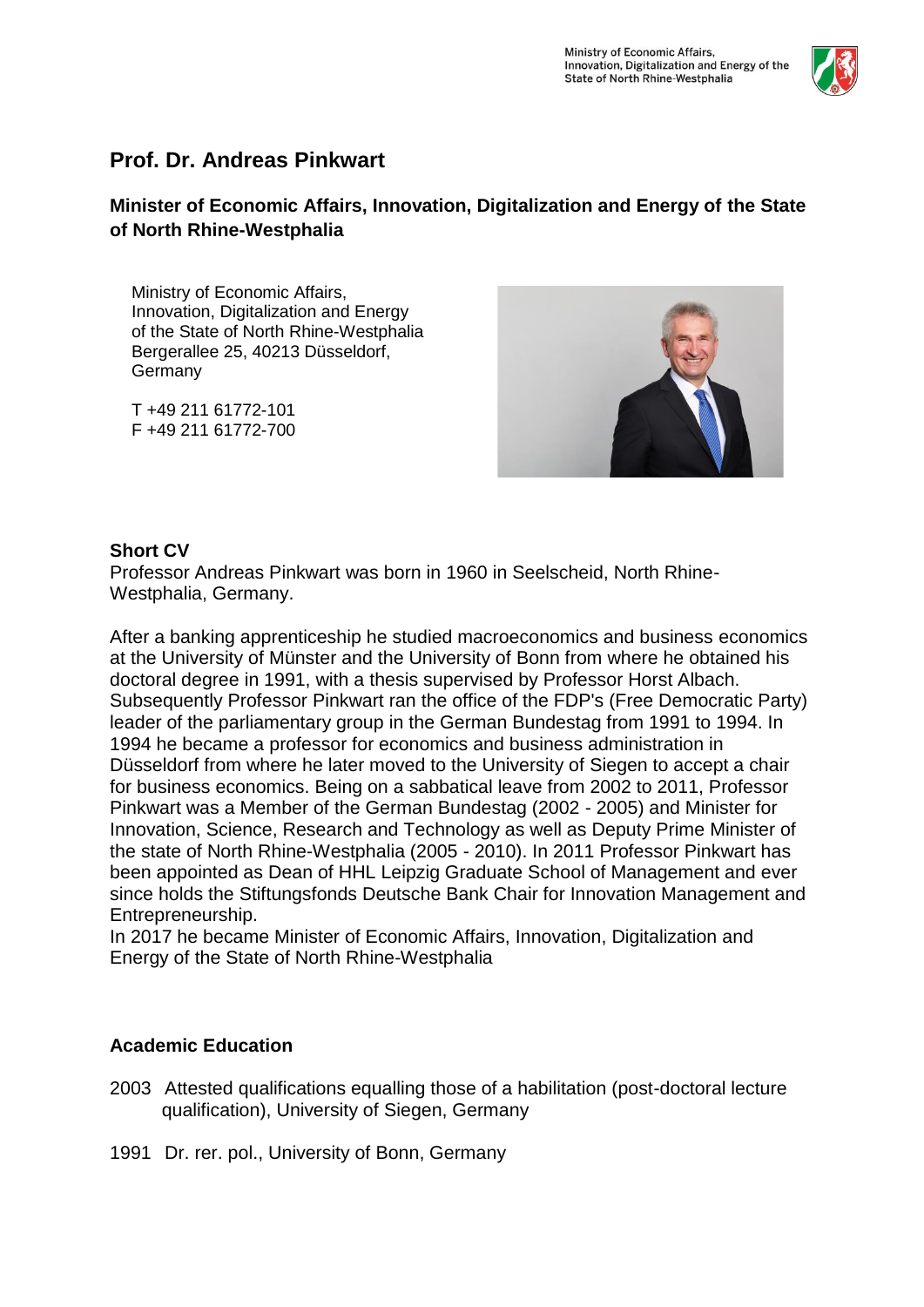1987 Diplomvolkswirt (Master's level degree in Economics), University of Bonn, Germany

# **Professional Experience**

| 2017      | Minister of Economic Affairs, Innovation, Digitalization and<br>Energy of the State of North Rhine-Westphalia                                                  |
|-----------|----------------------------------------------------------------------------------------------------------------------------------------------------------------|
| 2011-2017 | Dean and Chairholder of the Stiftungsfonds Deutsche Bank<br>Chair of Innovation Management and Entrepreneurship, HHL                                           |
| 2011      | Leipzig Graduate School of Management, Germany<br>Visiting Scholar, American Institute for Contemporary German                                                 |
|           | Studies (AICGS), John Hopkins University, Washington D.C.,<br><b>USA</b>                                                                                       |
| 1998-2011 | Professor of Business Economics, University of Siegen<br>(Sabbatical 2003-2011 and from 2017), Germany                                                         |
| 2010-2011 | Member of the State Parliament of North Rhine-Westphalia,<br>Germany                                                                                           |
| 2005-2010 | Minister for Innovation, Science, Research and Technology<br>as well as Deputy Prime Minister of the State of North Rhine-<br>Westphalia, Germany              |
| 2005-2010 | Member of the German Bundesrat, Germany                                                                                                                        |
| 2005-2010 | Member of the German Council of Science and Humanities,<br>Germany                                                                                             |
| 2005-2010 | Member of the Administrative Council and Chairman of the<br>Risk Committee of the NRW Bank, Germany                                                            |
| 2002-2005 | Member of the German Bundestag, among others member of<br>the Finance Committee, Germany                                                                       |
| 1994-1997 | Professor for Business Administration and Economics,<br>University of Applied Sciences North Rhine-Westphalia,<br>Germany                                      |
| 1989-1994 | Research Associate and (from 1991) Executive Assistant to<br>the leader of the Free Democratic Party's parliamentary group<br>in the German Bundestag, Germany |
| 1987-1988 | Research Associate, Institute for SME Research Bonn,<br>Germany                                                                                                |

### **Memberships**

• Board of Trustees of the German Academic Exchange Service (DAAD)

• Board of Trustees of RKW Rationalisierungs- und Innovationszentrum der Deutschen Wirtschaft e.V.

• Executive Committee of FGF (German association for research in entrepreneurship)

- German Association of University Professors and Lecturers (DHV)
- Erich-Gutenberg-Arbeitsgemeinschaft e.V.
- German Academic Association for Business Research (VHB)
- Board of Governors of Fresenius University of Applied Sciences

• Member of the Editorial Board of the Vision: The Journal of Business Perspective - SAGE

• Member of Working Committee for Academia and Economics of BDA/BDI/HRK